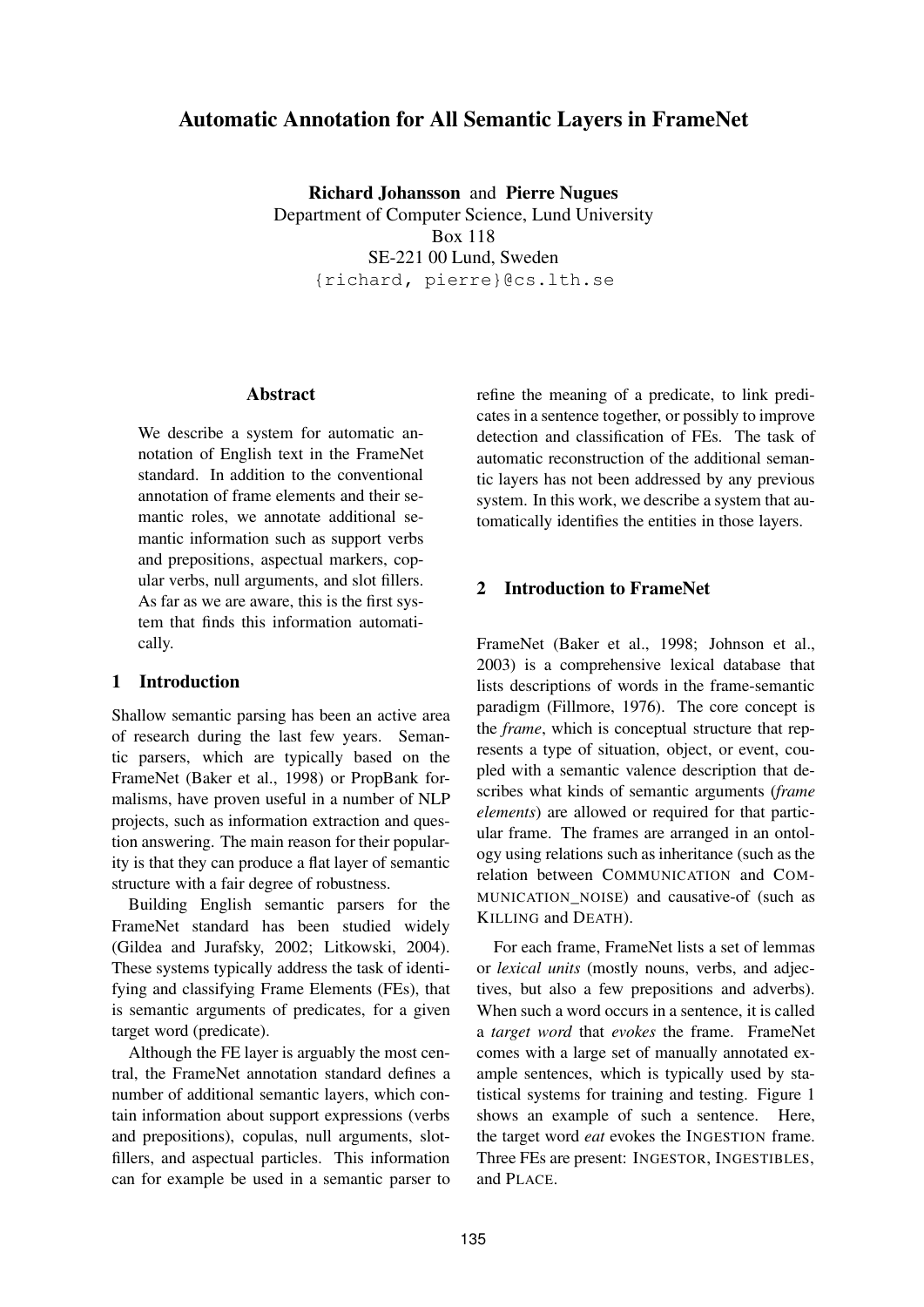Often [an informal group] <sup>I</sup>NGESTOR will *eat* [lunch] INGESTIBLES [near a machine or other work station $]_{P<sub>LACE</sub>}$ , even though a canteen is available.

Figure 1: A sentence from the FrameNet example corpus, with FEs bracketed and the target word in italics.

# **3 Semantic Entities in FrameNet**

The semantic annotation in FrameNet consists of a set of layers. One of the layers defines the target, and the other layers provide additional information with respect to the target. The following layers are used:

- The FE layer, which defines the spans and semantic roles of the arguments of the predicate.
- A part-of-speech-specific layer, which contains aspectual information for verbs; and copulas, support expressions, and slot filling information for nouns and adjectives.
- The "Other" layer, containing special cases such as null arguments.

The semantic entities that we consider in this article are defined in the second and third of these layers.

## **3.1 Support Expressions**

Some noun targets, typically denoting events, are often constructed using *support verbs*. In this case, the noun carries most of the semantics (that is, it evokes the frame), while the verb allows the slots of the frame to be filled. Thus, the dependents of a support verb are annotated as FEs, just like for a verb target. Support verbs are annotated using the SUPP label on the Noun or Adjective layer. In the following sentence, there is a support verb (**underwent**) for the noun target (*operation*).

[Frances Patterson]PATIENT **underwent** an *operation* at RMH today and is expected to be hospitalized for a week or more.

The support verbs do not change the core semantics of the noun target (that is, they bear no relation to the frame). However, they may determine the relation between the FEs and the target ("pointof-view supports", such as "undergo an operation"

or "perform an operation") or provide aspectual information (such as "start an operation").

The following sentence shows an example where a governing verb is *not* a support verb of the noun target. An automatic system must be able to distinguish support verbs from other verbs.

A senior nurse observed the *operation*.

Although a large majority of the support expressions are verbs, there are additionally some cases of support prepositions, such as the following example:

Secret agents **of** this *ilk* are at work all the time.

## **3.2 Copulas**

Copular verbs, typically *be*, may be seen as a special kind of support verb. They are marked using the COP label on the Noun or Adjective layer. There are several uses of copulas:

- Class membership: John **is** <sup>a</sup> *sailor*.
- Qualities: Your literary masterpiece **was** *delicious*.
- Location: This **was** *inside* a desk drawer.
- Identity: Smithers **is** the *vice-president* of the armchair division.

In FrameNet annotation, these uses of the copular verb are not distinguished.

#### **3.3 Null Arguments**

There are constructions that require special arguments to be syntactically valid, but where these arguments have no relation to the semantics of the sentence. In the example below, **it** is an example of this phenomenon.

I *hate* **it** when you do that.

Other common cases include existential constuctions ("there are") and subject requirement of zero-place predicates ("it rains"). These null arguments are tagged as NULL on the Other layer.

### **3.4 Aspectual Particles**

Verb particles that indicate aspectual information are marked using the ASPECT label. These particles must be distinguished from particles that are parts of multiword units, such as *carry out*.

They just *moan* **on and on** about Fergie this and Fergie that and I 've simply had enough.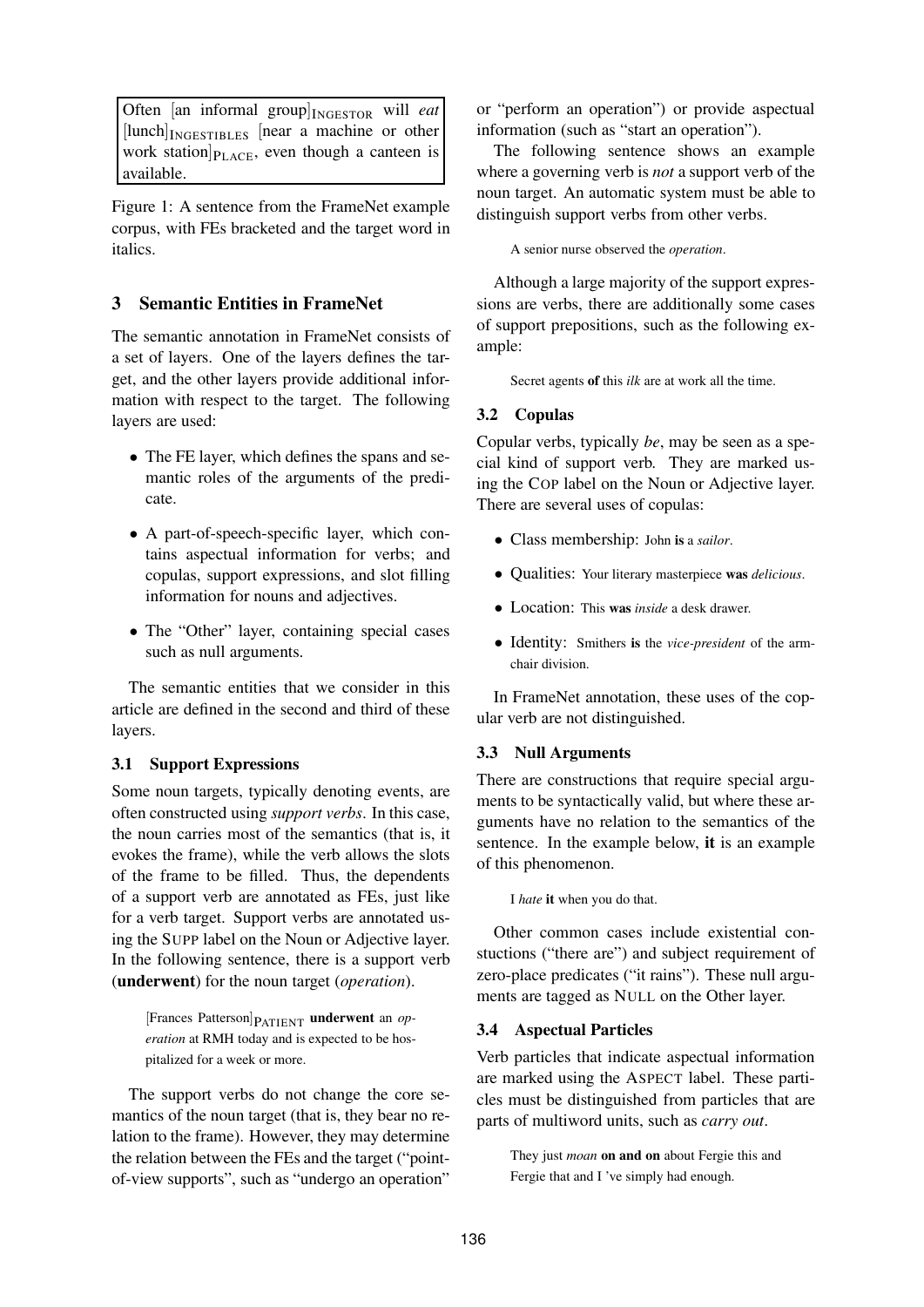#### **3.5 Slot Fillers: GOV and X**

FrameNet annotation contains some information about the relation of predicates in the same sentence when one predicate is a slot filler (that is, an argument) of the other. This is most common for noun target words, typically referring to natural kinds or artifacts.

In the following example, the target word *fingertips* evokes the OBSERVABLE\_BODYPARTS frame, involving two FEs: POSSESSOR ("his") and BODY\_PART ("fingertips"). This noun phrase is also a slot filler (that is, an argument) of another predicate in the sentence: *cling on*. In FrameNet, such predicates are annotated using the GOV label. The constituent that contains the slot filler in question is called (for lack of a better name) X.

> Shares will boom and John Major will  $[\text{cling} \quad on]$  $Gov$   $[$ by  $[\text{his}]$  $\text{possess}$ or  $[\text{fingerprint}]\text{BODY}$ <sub>\_PART</sub>  $]$ <sub>X</sub>.

If GOV and X are present, all FEs must be contained in the span of the X node, such as BODY\_PART and POSSESSOR above. This may be of use for automatic FE identifiers.

### **4 Identifying Semantic Entities**

To find the semantic entities in the text, we used the method that has previously been used for FE detection: classification of nodes in a parse tree. We divide the identification process into two stages:

- The first stage finds SUPP, COP, and GOV.
- The second stage finds NULL, ASP, and X.

The reason for this division is that we expect that the knowledge of the presence of SUPP, COP, and GOV, which are almost always verbs, is useful when detecting the other entities. The second stage makes use of the information found in the first stage. Above all, it is necessary to have information about GOV to be able to detect X.

To train the classifiers, we selected the 150 most common frames and divided the annotated example sentences for those frames into a training set of 100,000 sentences and a test set of 8,000 sentences.

The classifiers used the Support Vector learning method using the LIBSVM package (Chang and Lin, 2001). The features used by the classifiers are listed in Table 1. Apart from the features used by

| <b>Features for first and second stage</b> |  |  |  |  |
|--------------------------------------------|--|--|--|--|
| Target lemma                               |  |  |  |  |
| <b>Target POS</b>                          |  |  |  |  |
| Voice                                      |  |  |  |  |
| Available semantic role labels             |  |  |  |  |
| Position (before or after target)          |  |  |  |  |
| Head word and POS                          |  |  |  |  |
| Phrase type                                |  |  |  |  |
| Parse tree path from target to node        |  |  |  |  |
| <b>Features for second stage only</b>      |  |  |  |  |
| <b>Has SUPP</b>                            |  |  |  |  |
| Has COP                                    |  |  |  |  |
| Has GOV                                    |  |  |  |  |
| Parse tree path from SUPP to node          |  |  |  |  |
| Parse tree path from Cop to node           |  |  |  |  |
| Parse tree path from Gov to node           |  |  |  |  |

Table 1: Features used by the classifiers.

Stage 2, most of them are well-known from previous literature on FE identification and labeling (Gildea and Jurafsky, 2002; Litkowski, 2004). For all path features, we used both the traditional constituent parse tree path (as by Gildea and Jurafsky (2002)) and a dependency tree path (as by Ahn et al. (2004)). We produced the parse trees using the parser of Collins (1999).

# **5 Evaluation**

We applied the system to a test set consisting of approximately 8,000 sentences.

Because of inconsistent annotation, we did not evaluate the performance of detection of the EX-IST tag used in existential constructions. Preliminary experiments indicated that the performance was very poor.

The results, with confidence intervals at the 95% level, are shown in Table 2. They demonstrate that the classical approach for FE identification, that is classification of nodes in the parse tree, is as well a viable method for detection of other kinds of semantic information. The detection of X shows the poorest performance. This is to be expected, since it is very dependent on a GOV to have been detected in the first stage.

The results for detection of aspectual particles is not very reliable (the confidence interval was  $\pm 0.17$  for precision and  $\pm 0.19$  for recall), since test corpus contained just 25 of these particles.